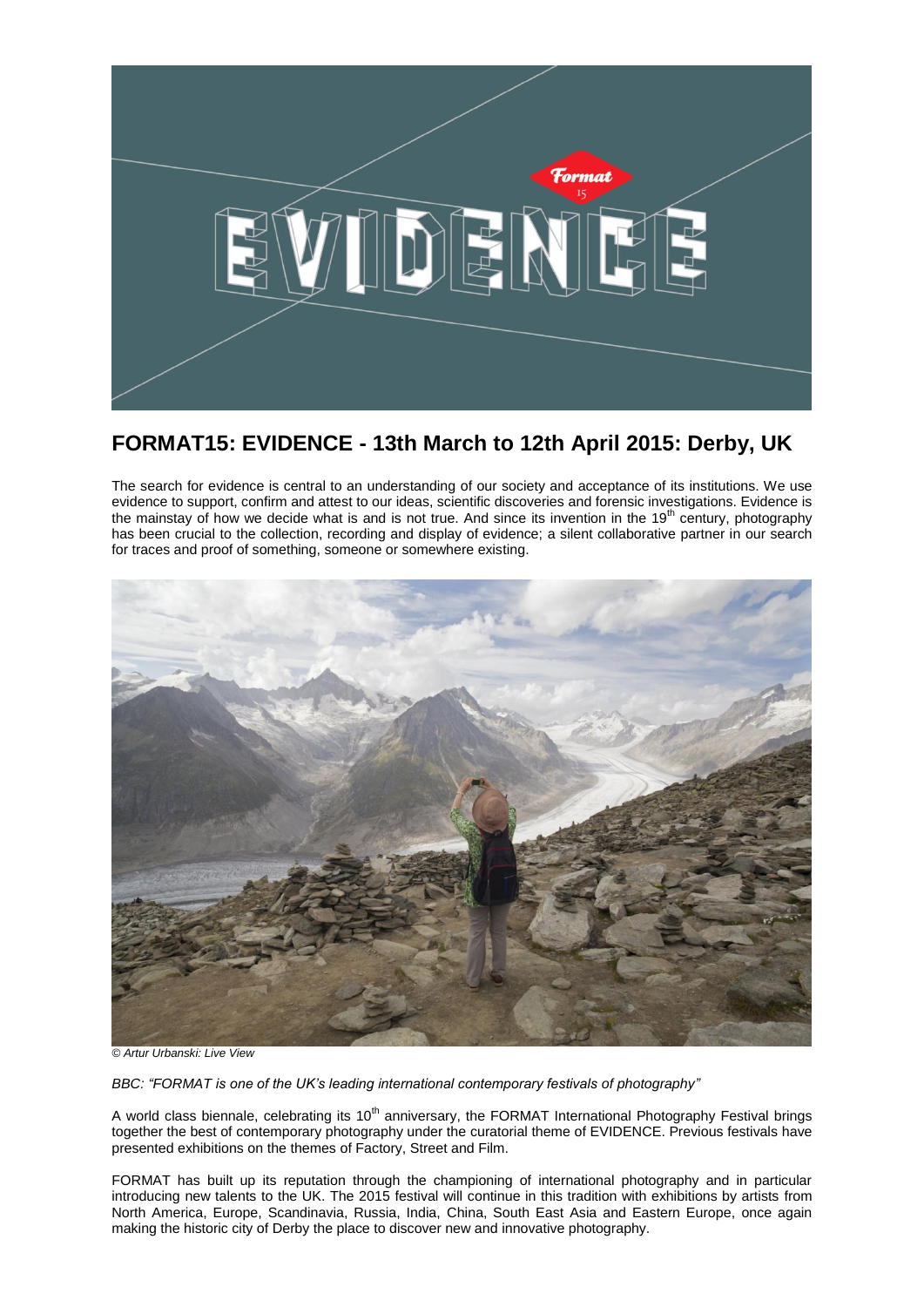#### *Financial Times: "FORMAT festival rivals its international peers"*

The standard of entries to FORMAT's Open Submissions Call, was higher than ever before and among the final selection of 76 photographers, chosen by an international panel of photography experts, are works by notable artists including Simon Norfolk, Chris Shaw, Sarah Pickering, Seán Hillen and Lisa Barnard and exciting projects from a new generation of talented photographers, curators and collectives.

War stories, fairy tales and crime scenes, landscapes, street photography and performative projects will combine to offer a diverse interpretation of the theme of evidence, and reflect the expansion of photography into an interpretative as well as a recording medium.





The main exhibition at QUAD, co-curated by Louise Clements and Lars Willumeit and entitled *Beyond Evidence – An incomplete narrative of photographic truths*, takes its cue from the legendary 1977 work *Evidence* by Larry Sultan and Mike Mandel. Featuring a wide range of work, including photography by Natasha Caruana, Edmund Clark, Mishka Henner and Cristina De Middel, the exhibition explores the relationship between image and knowledge, reminding us that not only does the camera test our ability to trust but also provokes us to ask how we determine beyond a reasonable doubt, what is true.



*© Mike Mandel, © Larry Sultan*: *Evidence, 1977*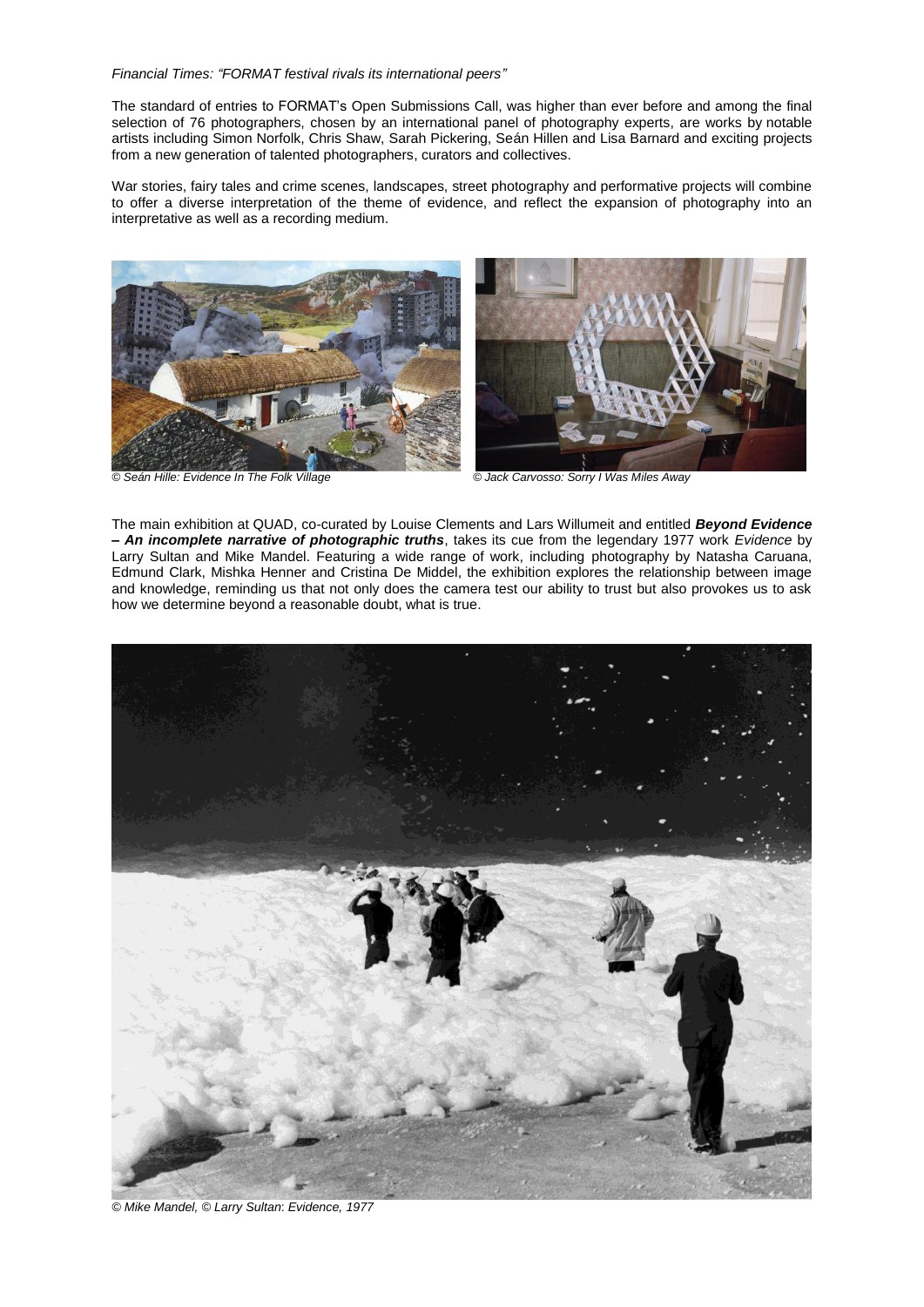*Joel Meyerowitz: "The FORMAT festival comes as an answer to the need to communicate across cultures"*

At Derby's Art Gallery and Museum, three exhibitions will examine the role of the archival document. Renhui Zhao's truth testing project *A Guide to the Flora and Fauna of the World* continues his fantastical subversion of scientific photography*.* Sarah Pickering's series *Art and Antiquities* responds to the Metropolitan Police investigation into the art and antique forger, Shaun Greenhalgh, and notions of authenticity in the art world and Nick Sargeant draws from his own childhood memories in the series *The Album*.

For budding detectives and forensic investigators the Derby Police Museum is opening its doors to show its amazing archive of mug shots and crime scenes. At the Pickford's House Museum, Mumbai based curator Anusha Yadav from the Indian Memory Project will show *The Photograph is Proof,* a historical representation of criminal investigations in India; a rare opportunity to see visual evidence records outside their legal usage.

FORMAT will once again be partnered by the New Art Exchange in Nottingham, where Christine Eyene has curated the exhibition, *Residual: Traces the Black Body,* a group show featuring five artists, all of whom examine visual representations of the black body in contemporary society and culture. Also at the New Art Exchange Mahtab Hussein's new work, *The Commonality of Strangers* reveals disturbing contemporary accounts of people escaping poverty and persecution, set within the current political climate, in which immigration is a divisive issue.



*© George Hallett © Mahtab Hussain © Zanele Muoli*

The Opening Weekend, 12<sup>th</sup> – 15<sup>th</sup> March 2015 will begin on the evening on the 12<sup>th</sup> March with private views taking place across Derby, followed by three days of keynote talks, artist performances and portfolio reviews.

FORMAT recognises the wealth of photographic online activity and building on its previous success with MobFORMAT, the 2015 festival will encourage the involvement of amateurs and photography enthusiasts in partnership with The Mobile Photography Network, who will stage a mass participation project using Instagram to create an evolving interactive installation for the duration of the festival.

Two new digital platforms, developed by FORMAT, will be launched for the festival. FOCUS, designed by Floating Point Digital, is a photographic storytelling site that enables an immersive experience through text, sound, moving and still imagery. The EVIDENCE APP, created by a digital innovation research team and funded by the ERDF Know How programme, is a pioneering interactive guide that brings the technology of gaming to the festival. Designed to enable users to collect clues and interrogate the artworks, visitors to FORMAT will be able to solve mysteries and experience the festival as amateur sleuths.

WW Winters, one of the world's oldest photography studios which has been operating in Derby since the 1850's has recently discovered seven tons of glass plate negatives, bricked up in its basement. Artist in residence Debbie Cooper is restoring and digitising this rare archive of photographic material which will be available to see during an open day at FORMAT15: EVIDENCE.



*© David Fathi: Anecdotal*

The full programme of exhibitions, photographers, guest curators and events will be released online in January.